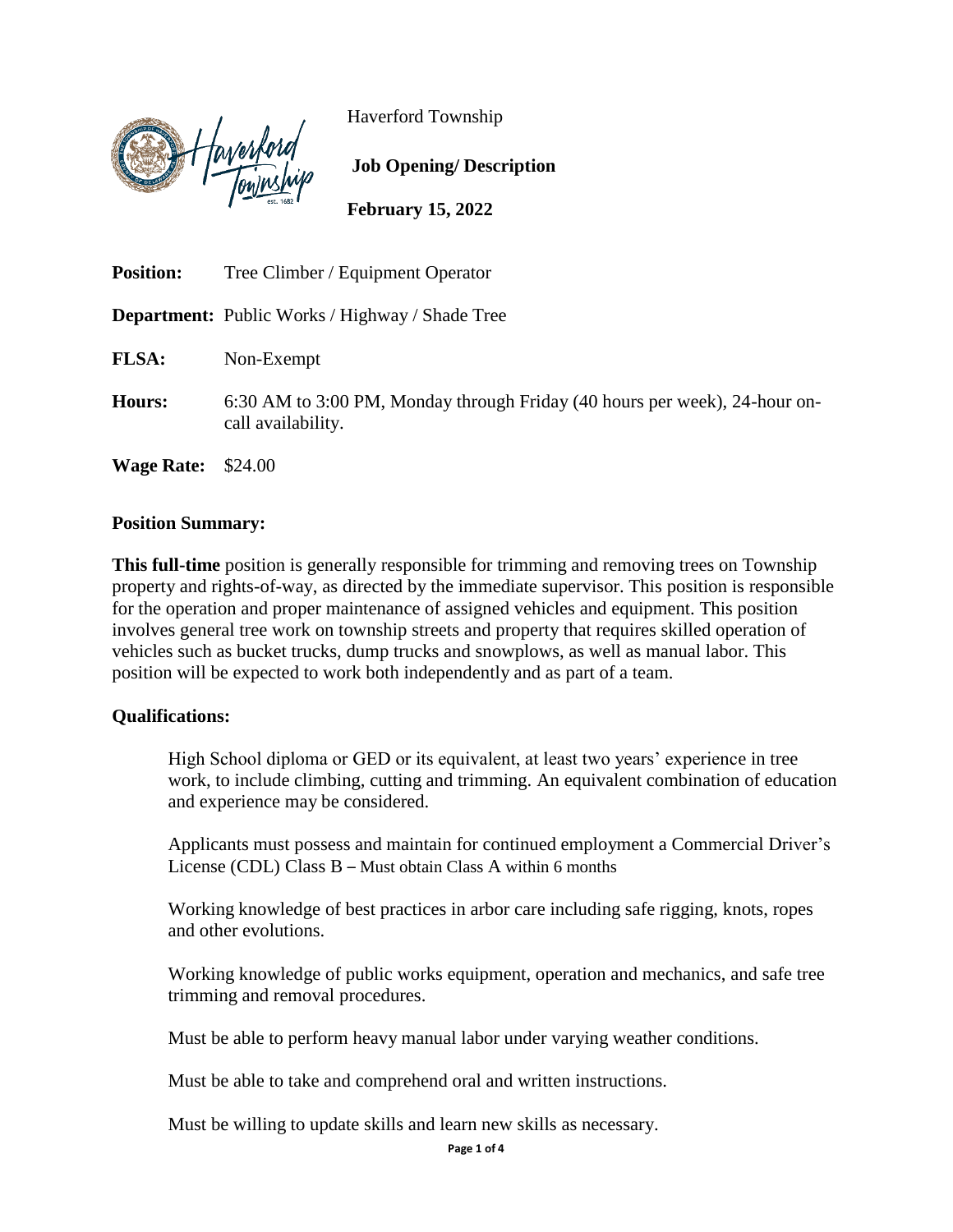Must attend training sessions as directed.

Must be able to work well with others.

Must demonstrate initiative and innovation in achieving results.

Must adhere to high ethical standards and personal integrity.

Must use available resources efficiently.

Must be well organized.

Must be able to work diplomatically, courteously and professionally with individuals who may be angry, frustrated or upset.

### **Supervision received:**

Works under direct supervision of the Tree Superintendent with occasional direction from the Assistant Director of Public Works and the Director of Public Works. Some assignments may be conducted under general supervision; oral and written instructions provided by supervisor daily. Performs routine duties that occasionally are carried out independently but are subject to progress checks during and upon completion for satisfactory performance.

### **Essential Functions:**

- Operates saws, trimmers, bucket trucks, chippers and other equipment of moderate complexity for all public works projects: hauls logs, brush and other debris; performs manual labor incidental to the work of operating assigned equipment; services and maintains equipment.
- Assists, as directed, with installation of signs and pavement markings.
- Operates vehicles and equipment for snow and ice control on Township and state roadways; plows Township properties; shovels and salts sidewalks; operates street sweeper, backhoe, boom mower and other equipment; performs emergency highway repairs and responds to other public works related emergencies as required.
- Work responsibilities are variable with periods of extreme activity. Some workdays may be longer than eight hours. Successful applicant will be required to work nights, weekends and holidays during weather and other emergencies. Performs overtime work as requested by supervisor.
- Uses a variety of hand and power tools. Other equipment to include but is not limited to: wood chippers, chain saws, string trimmers and portable electric tools.
- Work requires minimal travel for training and other events.
- Works under field conditions with unavoidable exposure to inclement weather and a variety of hazardous conditions such as dust, fumes and dangerous road conditions. Personal protective equipment and safety gear must be utilized by all public works employees.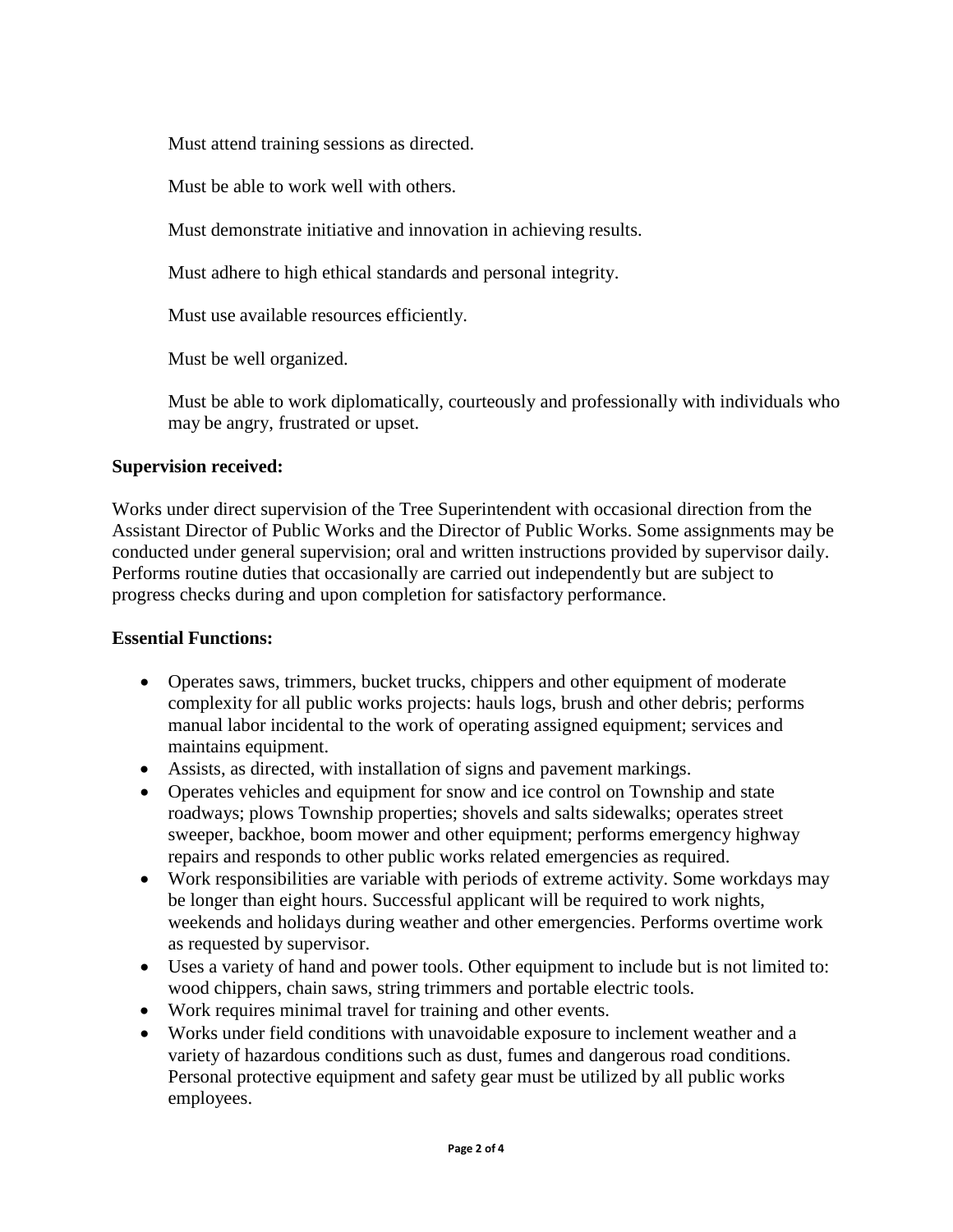- Will be required to participate in a variety of training sessions and instructional classes pertaining to public works practices.
- Other public works related duties as assigned from time to time.

# **Licenses, Registrations, or Certificates Required:**

Valid Pennsylvania Driver's License, CDL Class "B" – Must obtain Class A within 6 months.

# **Physical Demands:**

Frequent strenuous physical effort required; ability to lift and carry 50 to 100 pounds. Required to climb, bend, kneel, reach and squat frequently throughout a work shift. Frequent movement in and out of equipment and vehicles. Will be required to work shifts greater than (8) hours during winter and emergency operations.

Ability to use and wear personal protective equipment and clothing such as hearing protection, eye protection, foot and hand protection and respiratory protection.

## **Work Environment:**

The work environment characteristics described here are representative of those an employee encounters while performing the essential functions of this job. Reasonable accommodations may be made to enable individuals with disabilities to perform the essential functions.

Position involves a great deal of bending, squatting, kneeling, climbing, reaching and twisting.

Operates variety of public works equipment such as trucks in excess of 35,000 GVW, backhoe, track loader, roller, street sweeper, boom mower, etc.

Work occasionally involves responding to angry, frustrated or upset individuals.

## **Antidiscrimination Policy:**

It is hereby declared to be the public policy of Haverford Township to foster the employment of all individuals in accordance with their fullest capacities regardless of their race, color, religious creed, ancestry, age, sex, national origin, handicap or disability, use of guide or support animals because of the blindness, deafness or physical handicap of the user or because the user is a handler or trainer of support or guide animals, or because of a person's sexual orientation, gender identity or gender expression.

## **Application Procedure:**

Anyone interested in this position should obtain an Employment Application in the Office of Human Resources located in the Township Administration Building, 1014 Darby Road,